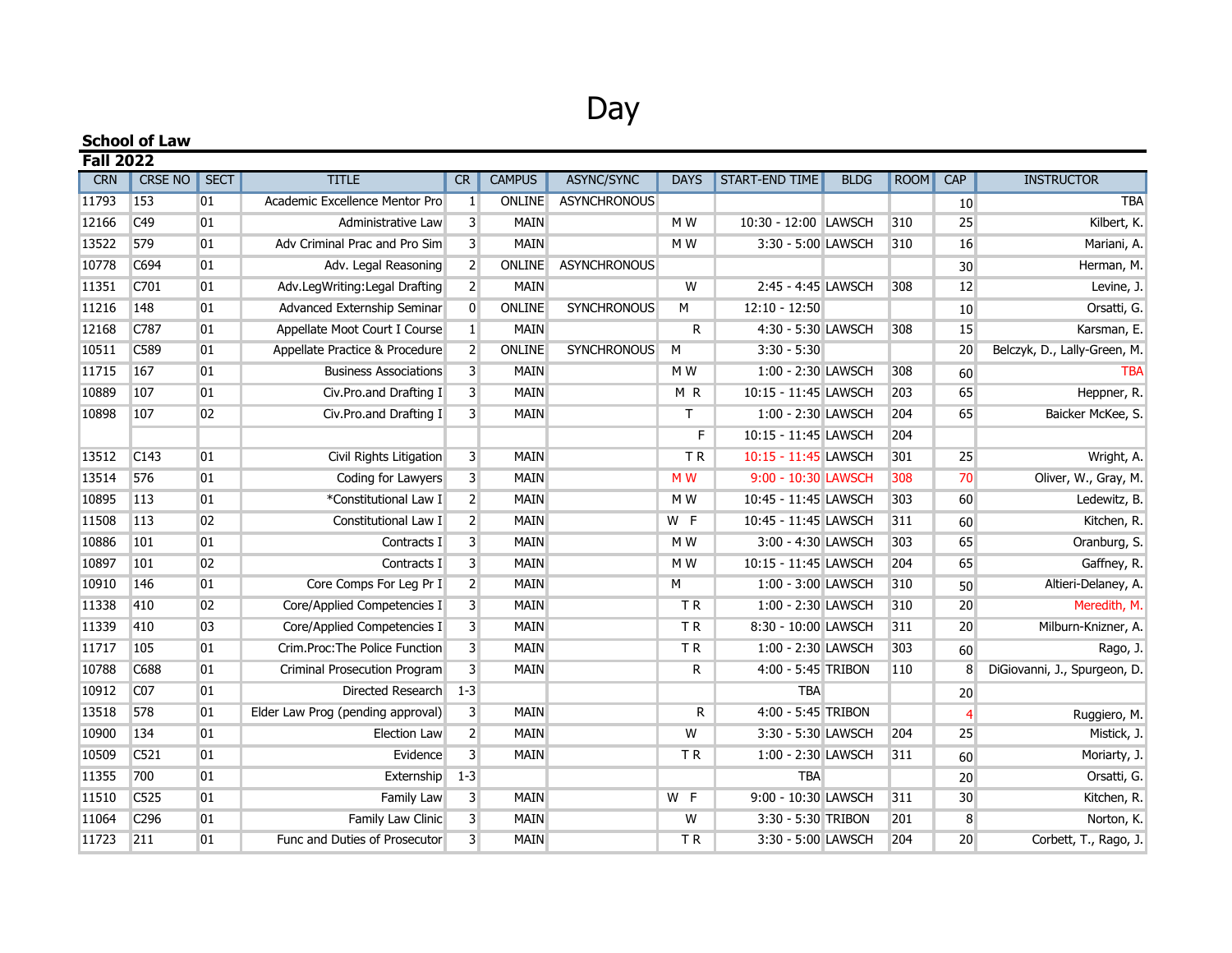| 10780 | C699             | 01 | Fundamentals of IP             | 3 <sup>1</sup>          | <b>MAIN</b>   |                     | <b>TR</b>               | 3:30 - 5:00 LAWSCH   | 203 | 20 <sup>°</sup> | Gebru, A.                   |
|-------|------------------|----|--------------------------------|-------------------------|---------------|---------------------|-------------------------|----------------------|-----|-----------------|-----------------------------|
| 12167 | 519              | 01 | Governance, Compl, Risk Mgmt   | 3                       | ONLINE        | <b>SYNCHRONOUS</b>  | W                       | $2:45 - 5:45$        |     | 20 <sup>°</sup> | Krasik, C., Lally-Green, M. |
| 10777 | C692             | 01 | Government Externship Seminar  | $\overline{0}$          | ONLINE        | <b>SYNCHRONOUS</b>  | R                       | $12:10 - 12:50$      |     | 10              | Orsatti, G.                 |
| 13515 | 574              | 01 | Human Trafficking              | 2 <sup>1</sup>          | <b>MAIN</b>   |                     | W                       | 9:30 - 11:30 LAWSCH  | 301 | 16              | Dai, L.                     |
| 10809 | C710             | 01 | Judicial Externship Seminar    | $\mathbf 0$             | ONLINE        | <b>SYNCHRONOUS</b>  | M                       | $12:10 - 12:50$      |     | 10              | Orsatti, G.                 |
| 10901 | 136              | 01 | Legal Research & Writing I     | $\overline{3}$          | <b>MAIN</b>   |                     | TR.                     | 1:00 - 2:30 LAWSCH   | 203 | 20              | Schiavone, A.               |
| 10902 | 136              | 02 | Legal Research & Writing I     | 3 <sup>1</sup>          | <b>MAIN</b>   |                     | TR.                     | 10:15 - 11:45 LAWSCH | 311 | 20              | Meredith, M.                |
| 10903 | 136              | 03 | Legal Research & Writing I     | $\overline{3}$          | <b>MAIN</b>   |                     | TR.                     | 1:00 - 2:30 LAWSCH   | 308 | 20              | Willke, T.                  |
| 10904 | 136              | 04 | Legal Research & Writing I     | $\overline{3}$          | <b>MAIN</b>   |                     | <b>TR</b>               | 10:15 - 11:45 LAWSCH | 308 | 20              | Levine, J.                  |
| 10905 | 136              | 05 | Legal Research & Writing I     | $\overline{\mathbf{3}}$ | <b>MAIN</b>   |                     | TR.                     | 1:00 - 2:30 LAWSCH   | 208 | 14              | <b>TBA</b>                  |
| 10906 | 136              | 06 | Legal Research & Writing I     | $\overline{\mathbf{3}}$ | <b>MAIN</b>   |                     | TR.                     | 10:15 - 11:45 LAWSCH | 204 | 14              | <b>TBA</b>                  |
| 11248 | 136              | 07 | Legal Research & Writing I     | $\overline{3}$          | <b>MAIN</b>   |                     | TR                      | 1:00 - 2:30 LAWSCH   | 301 | 14              | <b>TBA</b>                  |
| 11750 | 136              | 08 | Legal Research & Writing I     | $\overline{3}$          | <b>MAIN</b>   |                     | <b>TR</b>               | 10:15 - 11:45 LAWSCH | 310 | 20 <sup>°</sup> | Kwisnek, E.                 |
| 11777 | 154              | 01 | <b>Legal Skills</b>            | $\mathbf{1}$            | <b>ONLINE</b> | <b>ASYNCHRONOUS</b> |                         | <b>TBA</b>           |     | 30              | <b>TBA</b>                  |
| 13516 | 577              | 01 | Legislation and Regulation     | 3 <sup>1</sup>          | <b>MAIN</b>   |                     | M <sub>W</sub>          | 3:00 - 4:30 LAWSCH   | 203 | 16              | Rice, J.                    |
| 10807 | C707             | 01 | NonProfit Externship Seminar   | $\overline{0}$          | <b>ONLINE</b> | <b>SYNCHRONOUS</b>  | R                       | $12:10 - 12:50$      |     | 10              | Orsatti, G.                 |
| 11342 | 607              | 01 | PA Innocence Project           | $\mathbf{3}$            | <b>MAIN</b>   |                     | F                       | 10:00 - 12:00 LAWSCH | 310 | $6 \overline{}$ | Delosa, E.                  |
| 13517 | 606              | 01 | Patent Drafting                | $\overline{3}$          | <b>MAIN</b>   |                     | TR.                     | 10:15 - 11:45 LAWSCH | 208 | 20              | Healey, E.                  |
| 12267 | 560              | 01 | Private Sector Ext Seminar     | $\overline{0}$          | ONLINE        | <b>SYNCHRONOUS</b>  | $\mathsf{T}$            | $12:10 - 12:50$      |     | 10 <sup>1</sup> | Willke, T.                  |
| 10516 | C19              | 01 | Professional Responsibility    | $\overline{\mathbf{3}}$ | <b>MAIN</b>   |                     | TR.                     | 10:15 - 11:45 LAWSCH | 303 | 60              | London, A.                  |
| 10891 | 109              | 01 | Property I                     | $\overline{3}$          | <b>MAIN</b>   |                     | $T$ F                   | 10:15 - 11:45 LAWSCH | 203 | 65              | Gebru, A.                   |
| 10899 | 109              | 20 | Property I                     | $\overline{3}$          | <b>MAIN</b>   |                     | W                       | 1:00 - 2:30 LAWSCH   | 204 | 65              | Herman, M.                  |
|       |                  |    |                                |                         |               |                     | F                       | 8:30 - 10:00 LAWSCH  | 204 |                 |                             |
| 11540 | 527              | 01 | Public Defender Program        | 3 <sup>1</sup>          | MAIN          |                     | R                       | 3:30 - 5:30 TRIBON   | 201 | 8               | Howsie, E., Steiner, S.     |
| 10545 | C <sub>455</sub> | 01 | Re-Entry Legal Services Clinic | 3 <sup>1</sup>          | <b>MAIN</b>   |                     | $\mathsf{T}$            | 4:00 - 5:45 TRIBON   | 201 | 8               | Jenkins, T., Robinson, C.   |
| 11381 | 205              | 01 | Research for Law Practice      | $\mathbf{1}$            | <b>ONLINE</b> | <b>ASYNCHRONOUS</b> |                         | <b>TBA</b>           |     | 25              | Sprowls, C.                 |
| 11067 | 119              | 01 | <b>Sales</b>                   | $\overline{2}$          | <b>MAIN</b>   |                     | $\mathsf{R}$            | 2:45 - 4:45 LAWSCH   | 303 | 60              | Gaffney, R.                 |
| 11217 | C533             | 01 | Sanctions, Sentencing & Correc | $\overline{2}$          | <b>MAIN</b>   |                     | $\mathsf{T}$            | 3:30 - 5:30 LAWSCH   | 310 | 20              | Bergstrom, M.               |
| 12901 | 567              | 01 | <b>Secured Transactions</b>    | $\mathbf{1}$            | ONLINE        | <b>SYNCHRONOUS</b>  | $\overline{\mathsf{W}}$ | $11:00 - 12:00$      |     | 40              | Huhn, W.                    |
| 12902 | 568              | 01 | State Attorney General Law     | $\overline{2}$          | <b>MAIN</b>   |                     | F                       | 1:00 - 3:00 LAWSCH   | 204 | 20              | Corbett, T., Rago, J.       |
| 10893 | 111              | 01 | Torts I                        | $\overline{3}$          | <b>MAIN</b>   |                     | M W                     | 1:00 - 2:30 LAWSCH   | 203 | 65              | Dai, $L$ .                  |
| 11344 | 111              | 02 | Torts I                        | $\overline{3}$          | <b>MAIN</b>   |                     | MR                      | 1:00 - 2:30 LAWSCH   | 204 | 65              | Jamison, D.                 |
| 11925 | C526             | 01 | <b>Trial Advocacy</b>          | $\overline{3}$          |               |                     | М                       | $4:00 - 7:00$        |     | 12              | Obara, J.                   |
| 12203 | 125              | 01 | Trial Advocacy I -Trial Team   | $\overline{3}$          | <b>MAIN</b>   |                     | F                       | 2:30 - 5:30 LAWSCH   | 302 | 12              | Giglione, P.                |
| 12204 | 125              | 02 | Trial Advocacy I - Trial Team  | 3 <sup>1</sup>          | <b>MAIN</b>   |                     | F                       | 2:30 - 5:30 LAWSCH   | 208 | 12              | Daley, R.                   |
| 10546 | C635             | 01 | Urban Development Practicum    | $\overline{3}$          | <b>MAIN</b>   |                     | T                       | 3:30 - 5:30 LAWSCH   | 208 | 16              | Mistick, J.                 |